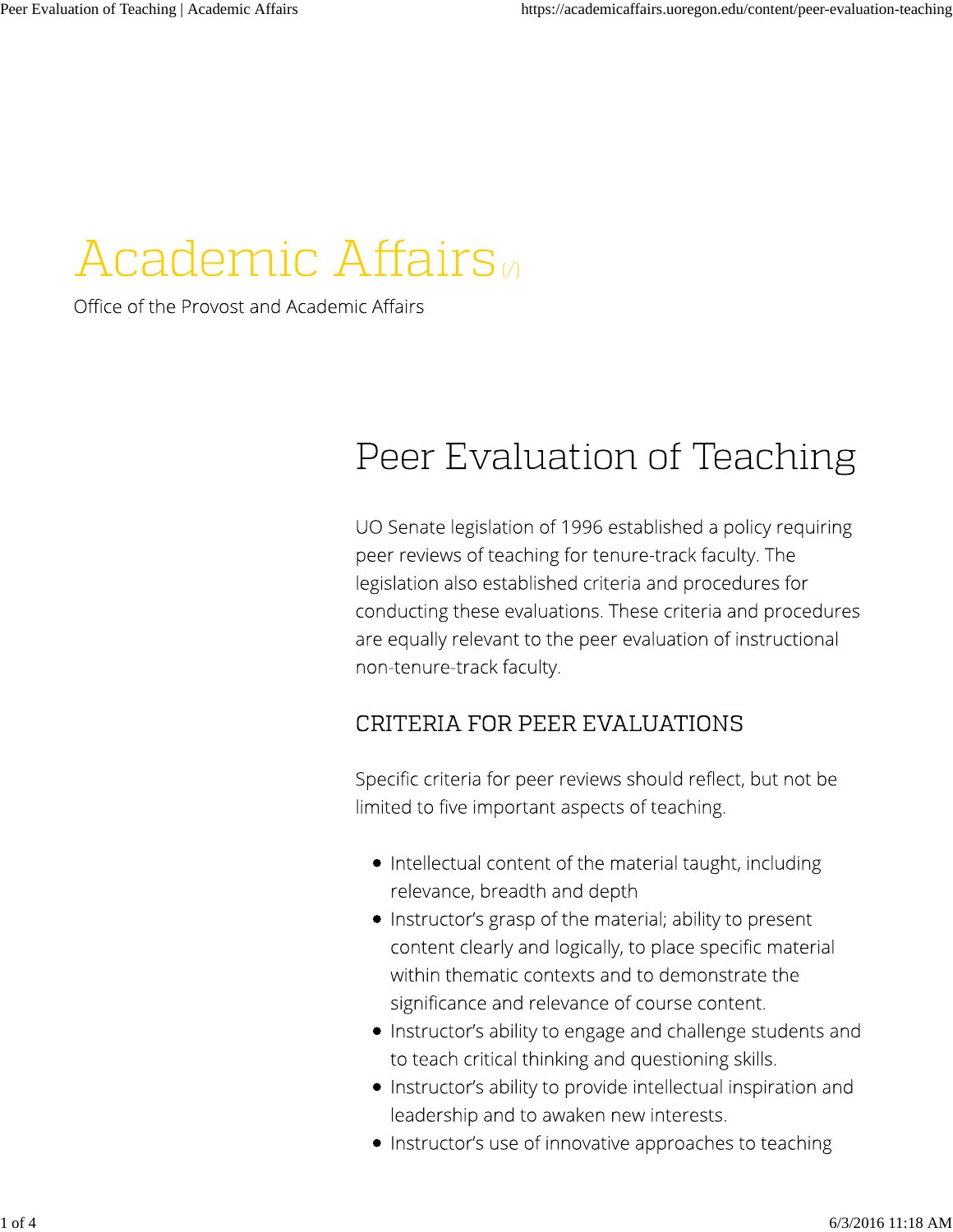$($  $/$  $)$ 

Hello **gdrew** (/user) Log out (/user/logout)

Dashboard (/admin/dashboard) content (/admin/content) Structure (/admin/structure) configuration (/admin/config) Help (/admin/help)

Main Menu (/admin/structure/menu/manage/main-menu) Add content (/node/add)

Find content (/admin/content) Manage files (/admi/h/content/file) and De a rinx of lower division,

- upper division, and graduate-level courses chosen by the department head in consultation with the faculty member.
- $\bullet$  Evaluators should be tenured and of higher academic rank than the faculty member being evaluated, and should be chosen by the department head in consultation with the faculty member.
- · Evaluations should include, but are not limited to, teaching materials (syllabi, exams, student performance, etc.) and at least one classroom visit.
- A written report addressing the evaluation criteria should be prepared and signed by the evaluator. The report should indicate whether the classroom visit was spontaneous or arranged in advance with the faculty member being evaluated.

#### RECORDKEEPING

- The department should archive the written evaluations for use in future faculty evaluations.
- One copy of the peer evaluation shall be placed in the permanent personnel file of the person being evaluated.
- All reports of peer evaluations shall be included in the faculty member's promotion and tenure file, and are to be carefully reviewed at the department and school/college level.

### FREQUENCY OF PEER EVALUATION

Each career non-tenure-track instructional faculty member is expected to undergo at least one peer review of teaching per contract period.

Each tenure-track faculty member must have at least one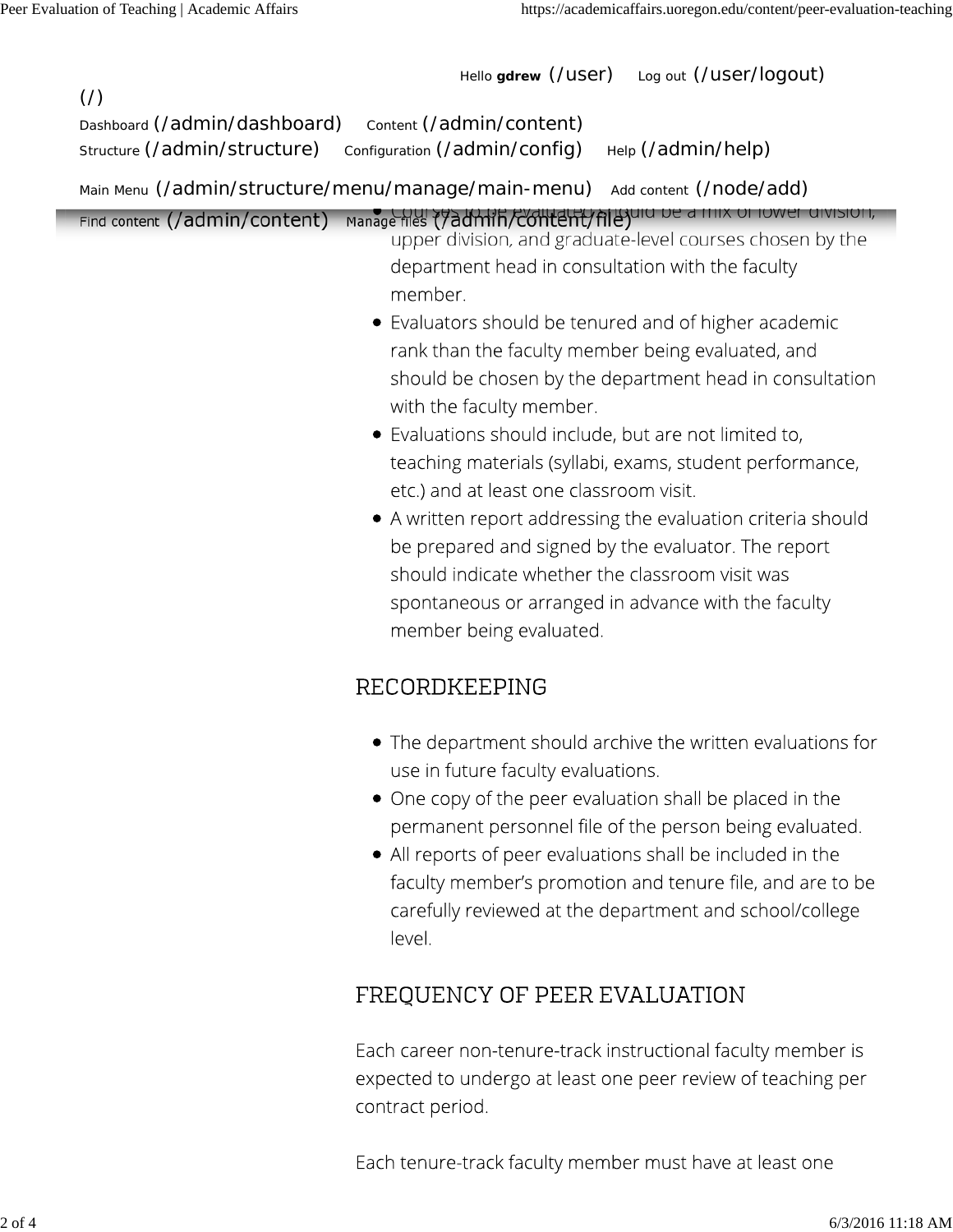Hello **gdrew** (/user) Log out (/user/logout)  $($  $/$  $)$ Dashboard (/admin/dashboard) Content (/admin/content) Structure (/admin/structure) configuration (/admin/config) Help (/admin/help) Main Menu (/admin/structure/menu/manage/main-menu) Add content (/node/add) Find content (/admin/content) Manage files (/admin/content) Content (/admin/content (/admin/content) peer every other year until promotion to full professor. Each tenured faculty member at the rank of full professor must have at least one course evaluated by a faculty peer every three years. RESOURCES FOR EFFECTIVE PEER REVIEW The University of Oregon Teaching Effectiveness Program provides a variety of useful resources for instructors, including classroom observations and recording (http://tep.uoregon.edu/services/observation/observe.html) C. The Peer Review of Teaching Project (http://www.courseportfolio.org/peer/pages /index.jsp?what=rootMenuD&rootMenuId=2)d is a comprehensive source for documenting, assessing and improving student learning.

| QUICK LINKS                                            | <b>RESOURCES</b>            | Contact Us (/content                          |
|--------------------------------------------------------|-----------------------------|-----------------------------------------------|
| Current UA CBA (/sites                                 | Tenure-Track Faculty (/ttf) | /about-us)                                    |
| /academicaffairs2.uoregon.edu Non-Tenure-Track Faculty |                             | Office of Academic Affairs                    |
| /files                                                 | $[ / \text{nttf} ]$         | 207 Johnson Hall<br>1258 University of Oregon |
| /2015-2018_cba_final_linked_0Netly Hires (/new-hires)  |                             | Eugene, OR 97403                              |